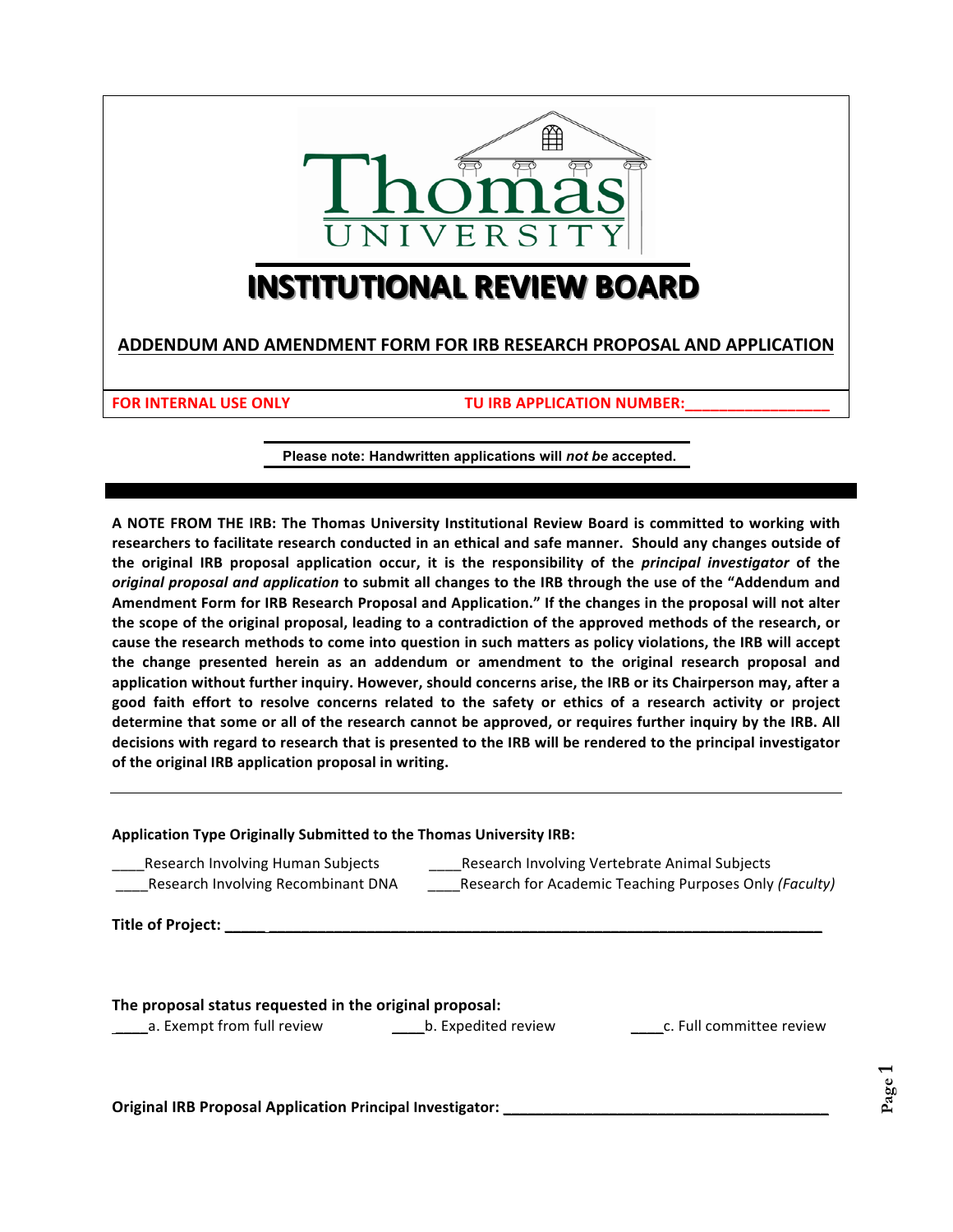Department: Address: Phone: Fax: Email:

#### **Original IRB Proposal Documented Faculty Sponsor: \_\_\_\_\_\_\_\_\_\_\_\_\_\_\_\_\_\_\_\_\_\_\_\_\_\_\_\_\_\_**

Department: Phone: Email: 

- **A.** *Please indicate below, the grounds for which you are submitting the ADDENDUM AND AMENDMENT*  FORM FOR IRB RESEARCH PROPOSAL AND APPLICATION to the IRB:
	- As principal investigator, I am submitting a change in the research method, research activity, or project that is an *addition to* the research proposal that has received prior approval by the IRB. This change *is not already included or described within the original proposal and application, but is a new, independent element to the research activity or project that was previously approved*.
	- As principal investigator, I am submitting a change in the research method, research activity, or project that is an *alteration to the existing method already included within the* research proposal that has received prior approval by the IRB. This change will affect *previously described methods of the original proposal and application*, and is *not a new, independent element to the research activity or project that has not been previously addressed within the original proposal and application*.

*Provide a description of the addition or alteration that is intended for implementation within the space provided below and indicate any change in risk to participants or methods that will occur as a result of the change:* 

#### **PRINCIPAL INVESTIGATOR'S SIGNATURE SECTION:**

*Please note: Signature of this form by the Principal Investigator provides written assurance that all* abovementioned statements are written with the intent of supplying the required information of changes *to* the original research method, research activity or project to the IRB, so that a decision of continued *approval* of the research can be issued with consideration of the changes, by the Thomas University